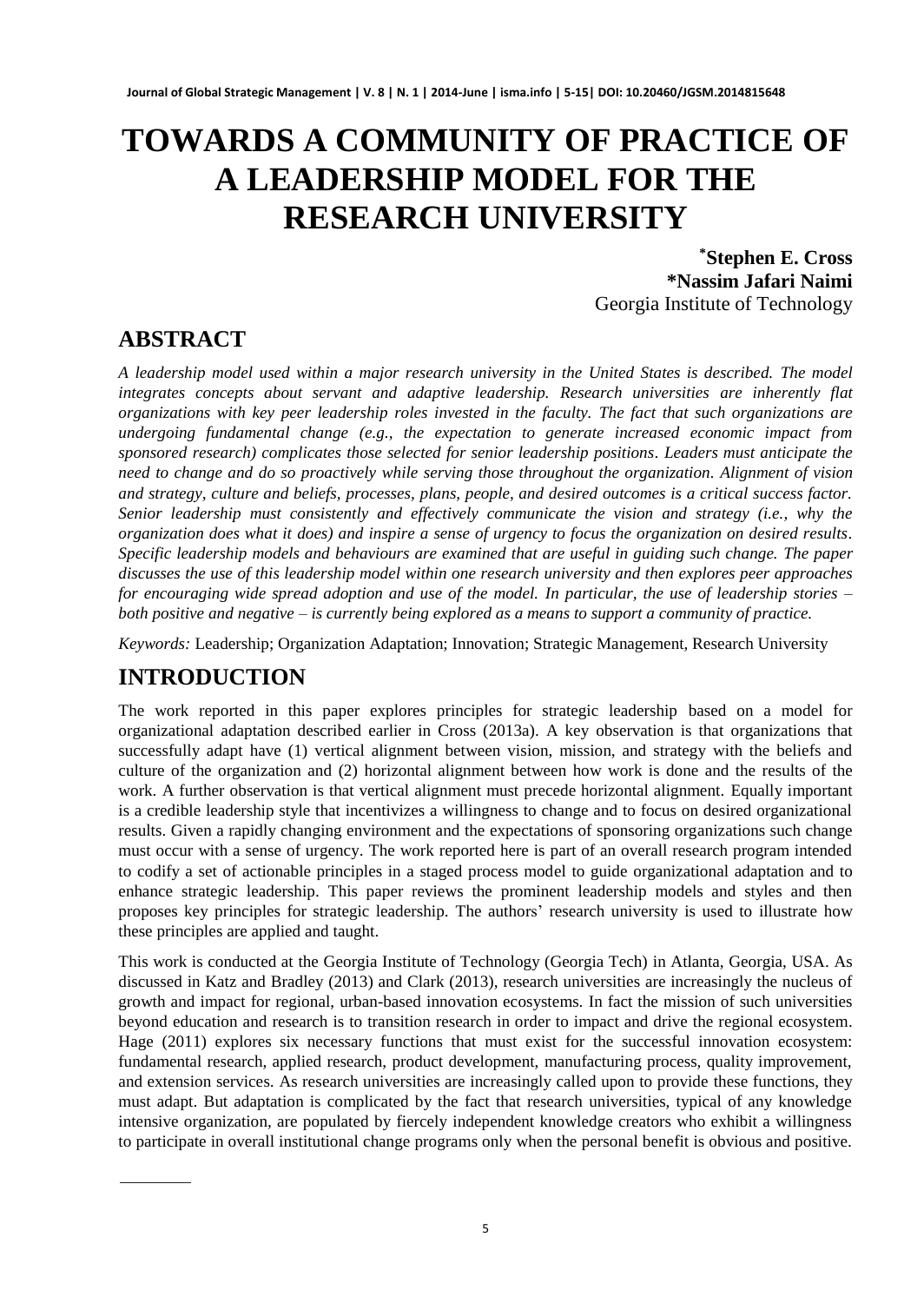Such organizations also expect efficient and effective support from various functions such as human resources, finance, and facilities management. Lopez (2012) describes how knowledge workers appreciate that their skills are applied every day and that they are valued by senior leadership. That is, they want to know that what they do is an integral part of the organization's future, that they are surrounded by colleagues who care for them, and that an exciting and credible vision is being communicated by senior leadership.

The paper will proceed with a brief review of pertinent literature followed by an overview of the Georgia Tech Research Leadership Model (GT-RLM) which is used by leaders throughout its research enterprise. This leadership includes senior administrators reporting to the President, associate deans for research; heads of direct support units such as contracting and start-up services; and faculty who lead research groups, centers, and institutes. New work focused on the creation of a community of practice to aid enhancement and to facilitate use of the leadership model is also discussed.

## **REVIEW OF LITERATURE**

Two oft cited models of leadership are referred to as transactional and transformational as described by Charan, Drotter, and Noel (2007). These are illustrated in Table 1. A transactional model is one in which the roles and responsibilities of people within the organization are clearly defined and routine. Work processes are designed for efficiency and personal innovation is often expected or tolerated. A rewards and punishment

|                       | <b>Transactional</b>                                               | <b>Transformative</b>                                             |
|-----------------------|--------------------------------------------------------------------|-------------------------------------------------------------------|
| Example               | Machine shop                                                       | Modern factory                                                    |
| Characteristics       | Well-developed hierarchical structure and<br>disciplined processes | Open communication, less hierarchical                             |
| Motivation of people  | Rewards and punishments tied to<br>job performance                 | Deep desire to be appreciated and<br>to be part of a winning team |
| People follow because | Management controls and provides<br>clear direction                | Shared vision and understanding of strategic<br>intent            |

management approach guides personnel behavior towards achieving overall organization goals. An example might be a machine shop where individual machinists are essentially extensions of their machines and are expected to achieve certain quotas during each work shift. Salary bonuses might be offered for surpassing quantity and quality production quotas, while inferior performance might be dealt with through loss of benefits or even employment. Such a directive approach may be appropriate in some instances, but it does not fit the style expected by knowledge workers in research organizations. Yet, all too often university selections for leadership positions are based solely on reputation as an outstanding scholar (clearly a necessary condition) without consideration of their management experience or leadership potential. The outstanding scholar might have had great success with a directive approach in supervision of graduate students, but in many instances, for example with a new department head or research institute director, a transactional approach is instituted with predictably poor results over time. Recent studies, such as Malik, Danish, and Munir (2012) and Ismail, Mohamed, Sulaiman, Mohamad, and Yusuf (2011), have shown that the transformational model is more suitable for the university environment.

A variant on the transformational model which has proved quite applicable to organizational change is the adaptive model of Heiftiz (2006). In this model a distinction is made between the kinds of problems leaders routinely face. One kind of problem deals with those for which there are known solutions that can be addressed through current management structures and work processes. The other class requires an adaptation or change in beliefs, priorities, habits, and sometimes even loyalties. In this model, leadership is not situational but process focused, and the role of personal courage and risk taking is highlighted. Heiftiz describes actionable ways to lead and solve adaptive problems, such as the conduct of path finding experiments to guide organizational learning and to build support. Randall and Coakley (2007) has reviewed the applicability of this model to the university setting.

Recently, Kotter (2012) has contributed new ideas to his oft cited change management model that relate to both adaptive leadership and innovation. He describes the value of an "organization within the organization" to prototype new processes and practices and to serve as emissaries to the rest of the organization to motivate change. The ideas expressed are similar to practices pursued by large organizations like Whirlpool, Proctor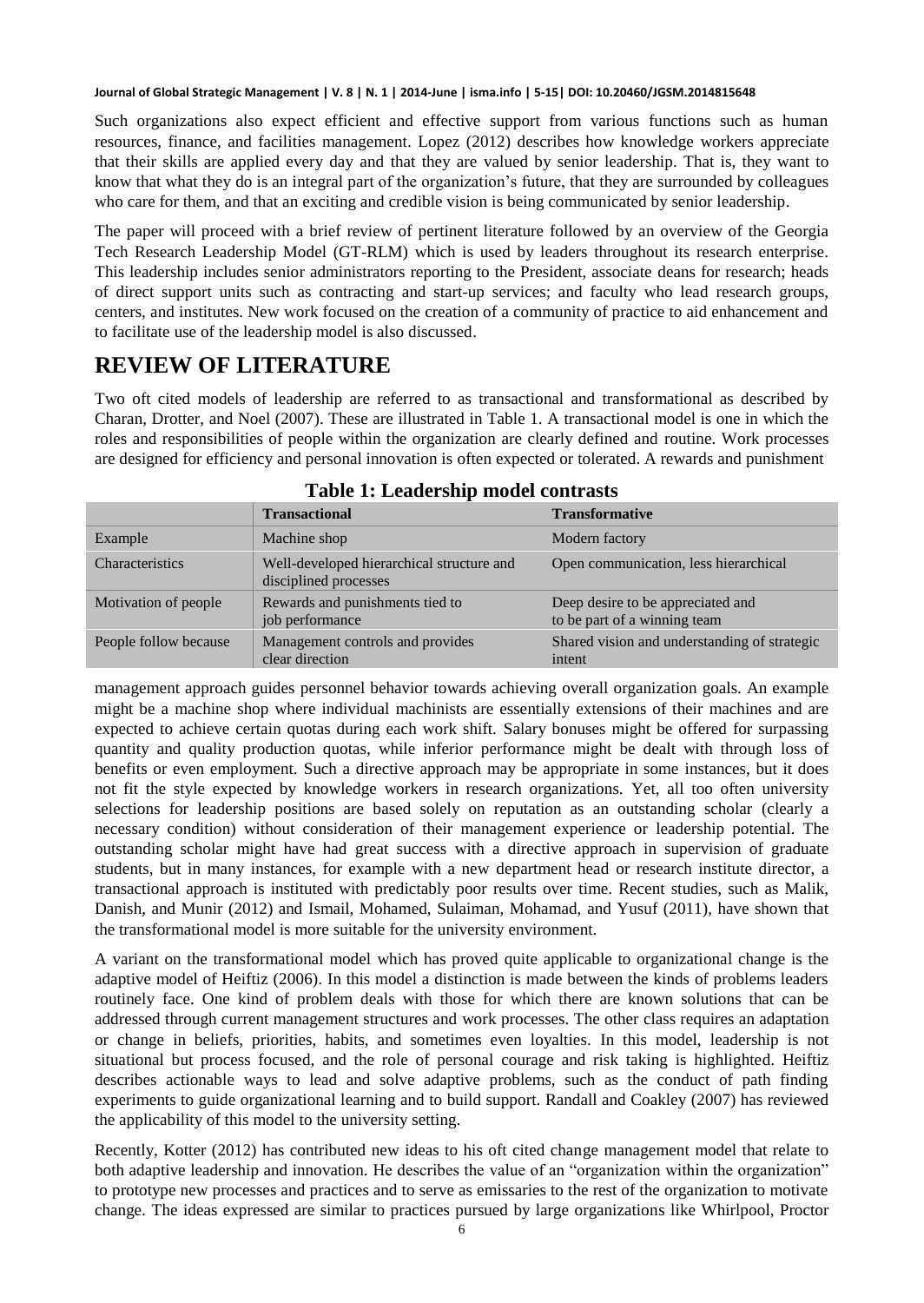and Gamble, and other Fortune 500 companies that have protected innovation venues outside their business units where disruptive concepts can be explored. Such practices are well codified in the innovation literature, for example in HBR (2005).

 In parallel with the body of work in leadership models, there is a vast body of work on the behaviors and styles of successful leaders. For the purposes of this work, the servant leadership style is chosen as directly applicable. George (2007) describes this style from his own personal perspective of leading a Fortune 500 company. Collins (1996) also described this style of leadership, what he calls Level 5 leadership, as one of the distinguishing features between good and great companies. Kouzes and Posner (2002) define 5 behaviors that comprise the servant style: model the way, inspire a shared vision, challenge the process, delegate to others, and encourage the heart. More recently, Grant (2013) has shown the servant style combined with a focus on outcomes can lead to incredible success. Linden, Wayne, Zhao, and Henderson (2008) have shown that a servant leadership style and the social connections and exchanges it enables are as important as incentives and authoritative positions in enabling a focus on desired outcomes. They also show that the hiring of others to leadership positions who subscribe to or are willing to adopt the servant leadership style further enhance an organization's ability to achieve desired outcomes. Complementing the leadership models are the individual styles and behaviors exhibited by successful leaders. Şen, Kabak, and Yanginlar (2013) has proposed a model for courageous leadership that integrates many of the concepts of adaptive leadership and the servant style based on the characteristics of famous leaders such as Mahatma Gandhi and Martin Luther King, Jr. Another such leader, Ivan Allen, Jr., the former mayor of Atlanta, Georgia (USA) during the 1960s, is memorialized through the Georgia Tech annual award for leadership based on social courage. Seemiller (2013) has sought to capture the competencies expressed in the major leadership models and provide them in a guidebook indexed by career goals. This work, targeted for university students to help master leadership development skills needed for job preparation, is an interesting means for sharing leadership competencies.

A leadership model published by the Ross College of Business at the University of Michigan, published in DeRue, Spreitzer, Flanagan, and Allen (2013), integrates many of the transformational and adaptive leadership model concepts with the behaviors cited in the servant style. The motivation is to facilitate the creation of leaders within a university who seek to "make a positive difference in the world" and to support others. For the purposes of this work, this model is augmented to include the focus on organizational adaptation addressed in Cross (2013a) and to include an explicit focus on strategic intent. Zinni (2009) describes strategic intent as a statement of vision and strategy by senior leadership that is so clear and compelling that everyone in the organization can easily understand the role they serve in fulfilling the vision and strategy. Zinni further describes the role of senior leadership in being proactive and in anticipating future needs and opportunities as a critical aspect of enabling a shared sense of urgency. Influencing and enabling a culture of innovation and change tolerance within an organization is based on many of the leadership concepts described. The model is shown in Fig. 1 and developed further in the next section where the research strategy and leadership principles of the Georgia Institute of Technology are used as an example.

| <b>Achieving Results</b>                                    |                                    |                            |  |  |
|-------------------------------------------------------------|------------------------------------|----------------------------|--|--|
| (measurable) outcomes expected of the organization          |                                    |                            |  |  |
| <b>Serving Others</b>                                       | <b>Building Community</b>          | <b>Improving Culture</b>   |  |  |
| Model expected behavior                                     | Create shared vision               | Seek effectiveness         |  |  |
| Listen actively                                             | Build positive relationships       | Improve continuously       |  |  |
| Think boldly                                                | Pursue inclusive excellence        | Foster healthy competition |  |  |
| Act courageously                                            | Facilitate interdisciplinary teams | Experiment often           |  |  |
| Encourage and mentor constantly                             | Provide incentives                 | Learn from failures        |  |  |
| Be accountable                                              |                                    | Celebrate successes        |  |  |
| Strategic alignment - vision, strategy, mission, and values |                                    |                            |  |  |

### **Fig 1: Georgia Tech Research Leadership Model (GT-RLM)**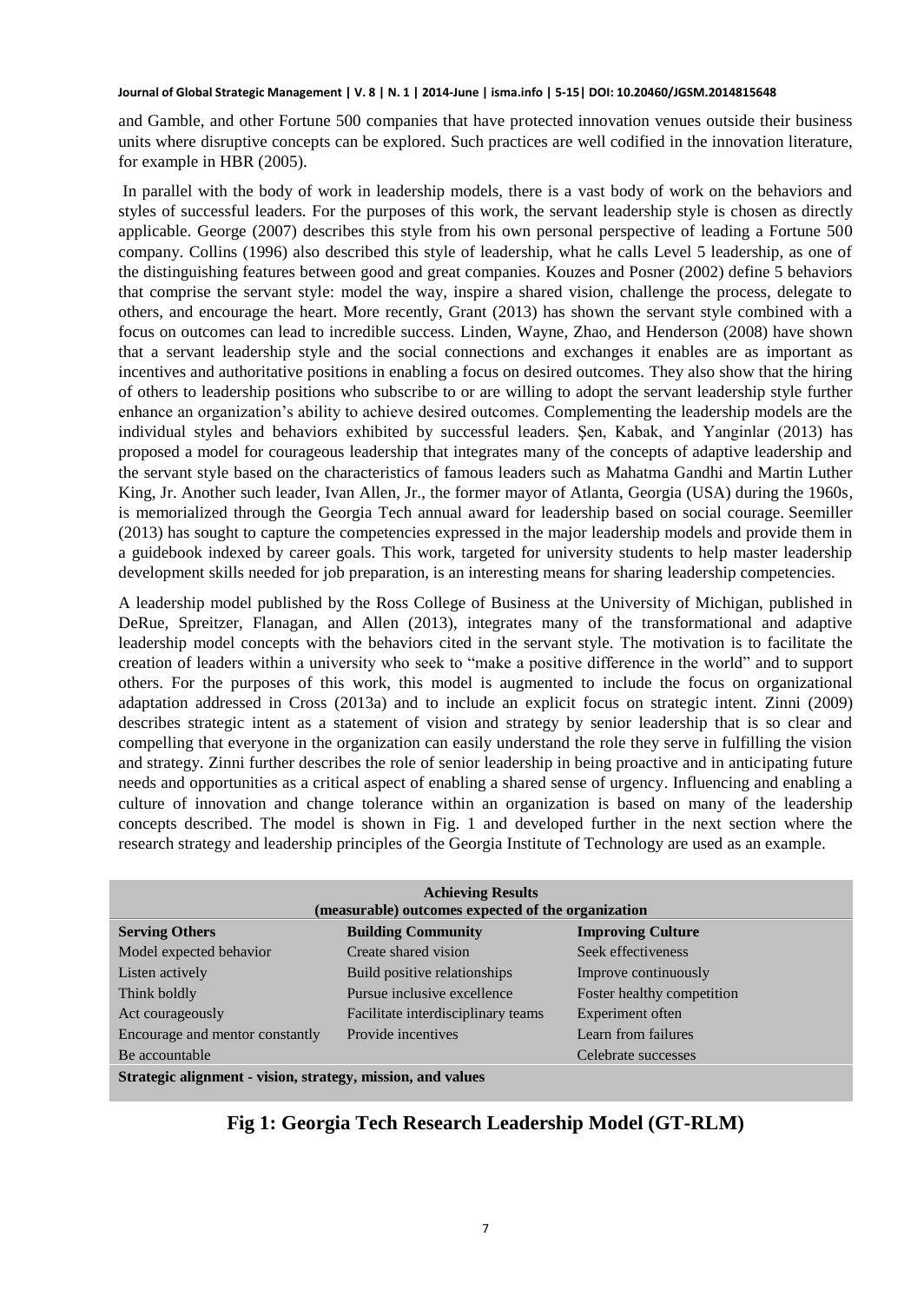# **OVERVIEW OF THE GEORGIA TECH LEADERSHIP MODEL (GT-RLM)**

Georgia Tech was created in 1885 to develop an educated cadre of technical leaders to support industry growth in the southeastern United States. It consists of six colleges, an applied research institute, and an economic development organization that includes a state-wide incubator and extension services for small to medium enterprises throughout the State of Georgia. The Institute includes support organizations that handle contracting and licensing, facilitate management, finances, human resources, and other support services. Fiscally, the Institute's budget is supported by the State of Georgia; tuition; sponsored research contracts with federal, state, and industry organizations; and philanthropy. A new strategic vision (Peterson, 2009) provides a 25 year roadmap for propelling the Institute forward in education, research, innovation, international programs, and internal processes. One focus in the vision is to align all research and economic development activities in order to significantly increase both the reputation of its research and its impact in driving a regional innovation ecosystem. Today, Georgia Tech is recognized as one of the top research universities in the world as published in Reuters (2012). It includes the largest engineering college in the United States. Its innovation ecosystem has been described in Cross (2012) and Breznitz (2012). Georgia Tech's sponsored research awards have increased 12% per year over the past four years and commercialization has also advanced significantly (e.g., a 7x increase in start-ups). Major international corporations (e.g., AT&T, General Motors, Panasonic, ThyssenKrupp) have recently opened innovation centers on or in close proximity to the campus. The components of the Georgia Tech Research Leadership Model, the GT-RLM, are discussed next.

## **Strategic intent**

As previously defined, strategic intent is an explicit statement of vision and strategy from senior leadership that guides all work efforts within the organization. The strategic intent for the Georgia Tech research enterprise follows.

*Research at Georgia Tech is led by faculty, powered by ideas, and supported by professionals. We seek to create synergy between our breadth and depth in discovery-focused and applied research coupled with our deployment expertise. The EVPR Office exists to support and celebrate all research with a concurrent focus on pursuing transformational interdisciplinary research, creating influential thought leadership platforms, strengthening collaborative partnerships, and maximizing societal and economic impact. The work of the office is guided by a bi-annually updated operations plan that is informed by faculty and administrators.* 

Research is organized into core research areas and focused on grand challenges. Grand challenges are futuristic system descriptions that excite and motivate communities of researchers to work together to achieve some seemingly impossible capability. The key processes that create synergy between discovery, application, and deployment involve supporting curiosity, experimentation, and maturation. Each plays a key role in providing a bridge between two of the key research processes. The research strategy is further discussed in Cross (2013b). For the purposes of this paper, the leadership practices based on the GT-RLM are now discussed.

# **Core values**

Core values describe immutable beliefs held by the people of an organization. At Georgia Tech the core values are integrity, excellence, impact, innovation, entrepreneurship, leadership, and community. They are summarized in Table 2. These values guide the actions of leadership in implementing strategy and in supporting work. Often there is a difference in an organization between stated values and real values. A key aspect of leadership is being faithful to the organizational values in word and deed. The GT-RLM research model includes four practice areas that provide a linkage between strategic intent and core values and focus on providing an environment where individual faculty and students are well supported, and where creativity and curiosity driven thought can co-exist, thrive, and synergistically benefit application and deployment activities. The core values and the practice areas of the servant leadership model put emphasis on empathy, courage, innovation, and outstanding accomplishment. Each practice area is discussed in the following subsections: Serving Others, Building Community, Improving Culture, and Achieve Results.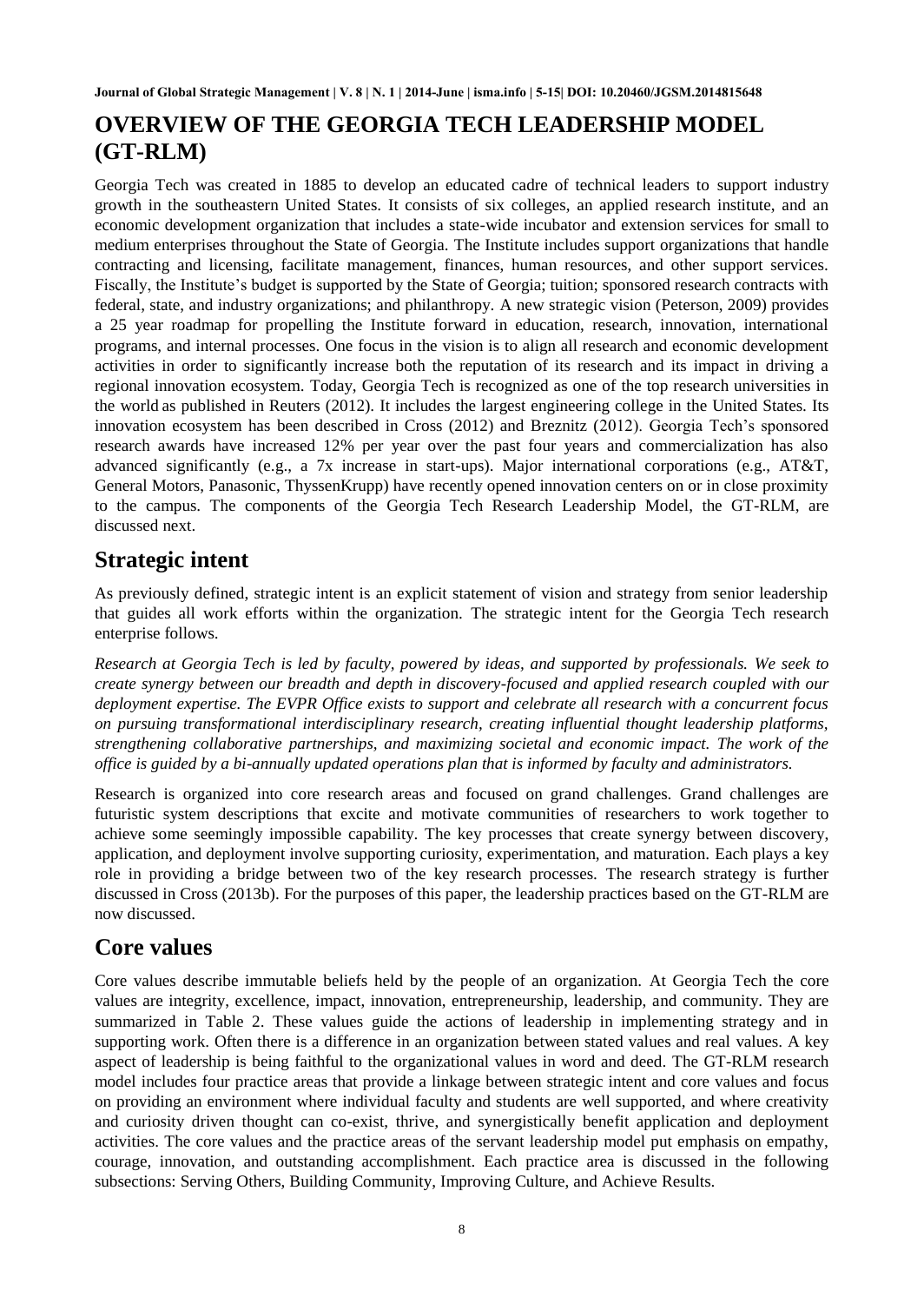| <b>Georgia Tech Core Value</b> | <b>Definition</b>                                                       |
|--------------------------------|-------------------------------------------------------------------------|
| Integrity                      | Honesty, high ethical standards, openness, transparency                 |
| Excellence                     | High academic standards, embrace change, continuous improvement         |
| Impact                         | Improve human condition, solve hard global problems                     |
| Innovation                     | Push boundaries, nurture curiosity within an interdisciplinary approach |
| Entrepreneurship               | Promote an enterprising spirit within students, faculty, and staff      |
| Leadership                     | Enhance thought leadership, prepare others to lead                      |
| Community                      | Welcoming environment, mutual respect, celebrate diversity              |

#### **Table 2: Core Values of Georgia Tech**

### **Serving others**

The first, and arguably most important, practice area of the GT-RLM consists of six attributes necessary for the successful research leader. These are summarized in Table 3. While individual personalities may and do vary from introvert to extrovert, personal credibility must be established. The leader must model and "do what she says she will do" making decisions in the best interests of the people and the organization. The leader needs to reflect the desired behaviors, consistent with core values, in her decisions and actions. Accessibility and regular communication are important, but too often a new leader spends his time talking about what she believes needs to be done rather than inviting input from others. Bill Marriott, the CEO of the Marriott Hotel Corporation, tells a story from very early in his career when he found himself at the home of a family friend who was entertaining President Eisenhower for a holiday weekend as described by Bryant (2013). President Eisenhower earnestly asked Marriott several questions and showed genuine interest in his answers. Since that time, Marriott has spent time walking the halls of his hotels and asking all within the organization their opinions about how to achieve the company's vision and strategy. The successful leader also thinks boldly. Earlier in his career, the lead author was a co-principal investigator (co-PI) with a neurosurgeon on a telemedicine project whose personal motto was, "Progress begins when you deny the present concept." This phrase encourages, indeed forces one to think of new ways to better support research and to master integrative thinking where the pros and cons of two or more competing ideas are fused, resulting in a bold, new idea. Allio (2003) describes practices to develop integrative thinking skills. Often these ideas will be risky to pursue. Hence, a successful leader must act with courage and conviction to take risk and to encourage others to do so, too. In service to others, the leader is also a mentor and teacher who exudes patience and encouragement. Research is an exciting endeavor, but it is also hard work and people can become discouraged easily. Lastly, the leader should practice personal accountability both in writing and in face to face personal meetings to facilitate information sharing and to obtain feedback. These six behaviors can be developed through practice and are necessary for successful support of the research enterprise. New leaders at Georgia Tech are selected both because of their research competence, but also because they have demonstrated these traits and a willingness to improve their mastery of them.

As an example, the lead author experienced such a leader in his initial encounter with Allen Newell in 1983. Professor Newell was one of the founders of the field of artificial intelligence and is also credited with fundamental discoveries in cognitive science. Having won the ACM Turing Award in 1975 and extremely busy in his position at Carnegie Mellon University, he really did not need to not attend a poster session during an international conferences late one afternoon with fledgling doctoral students. But he did. He showed genuine interest in the work presented and treated the students as respected peers. He offered helpful suggestion that upon personal reflection, showed both deep insight and bold thinking about how the research could be further developed.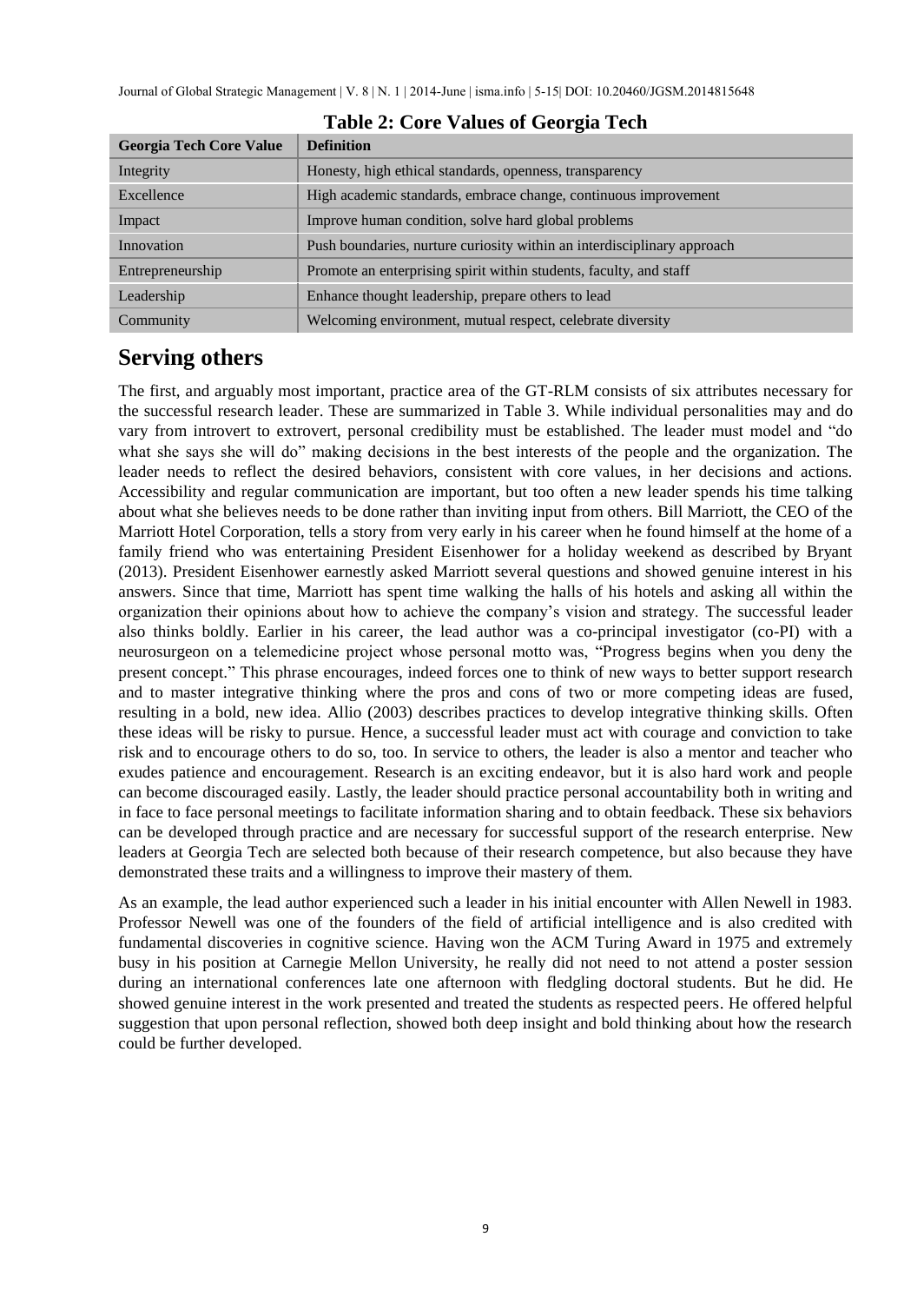| Tuble of our ving outcle I ruetted in ea |                                                                                     |  |
|------------------------------------------|-------------------------------------------------------------------------------------|--|
| <b>Attribute</b>                         | <b>Description</b>                                                                  |  |
| Model the way                            | Be authentic – trust dependent on integrity; beliefs/actions reflecting core values |  |
| Listen actively                          | Remember any stakeholder may have a better idea than you                            |  |
| Think boldly                             | Deny the present concept and explore underlying assumptions and consequences        |  |
| Act courageously                         | Give permission to take risk; facilitate a culture of experimentation               |  |
| Encourage and mentor constantly          | Show genuine interest, look for 'teaching' moments while helping                    |  |
| Be accountable                           | Be open to and seek critical feedback                                               |  |

#### **Table 3: Serving Others Practice Area**

The lead author experienced such a leader in his initial encounter with Allen Newell in 1983. Professor Newell was one of the founders of the field of artificial intelligence and is also credited with fundamental discoveries in the field of cognitive science. Having won the ACM Turing Award in 1975 and extremely busy in his position at Carnegie Mellon University, he really did not need to not attend a poster session late in the afternoon of a conference in artificial intelligence where there were few attendees other than the graduate students. But the point is, Allen did attend, even though he seemed to go unrecognized at first. Completely unpretentious, he humbly introduced himself to the lead author, listened carefully and with genuine interest to the ideas being presented, then gently encouraged all of the students to "think bigger" or more boldly. In a later conversation, some of Newell's graduate students said that within his research group he held himself accountable to the same high standards he expected of others and always treated his students with respect. Not content to just pursue fundamental research, Professor Newell had a burning passion to see research results applied for societal good. He encouraged one group member, John McDermott, to pursue an early and very successful expert system as described in McDermott (1982). Newell's leadership reflects the six attributes of the servant leader and which he used successfully to build community among his students and colleagues.

### **Building Community**

A key aspect of successful leadership within the research university is to build a sense of community internally and to strengthen partnerships with other entities necessary to successful research. These communities must believe they "own" the problems they are trying to solve and that they have freedom to pursue innovative approaches to solving them. At Georgia Tech, communities are organized around core areas of research that include biomedicine, health systems, manufacturing, materials, electronics and nanotechnology, and energy systems. The five attributes of this practice area are summarized in Table 4. First, it is imperative to build positive relationships by creating a climate of open communication and trust with stakeholders across the university. This can be done through regular communications (e.g., email posts, surveys, town hall meetings, informal meetings with faculty) where active listening is practiced visibly and often. One intent of the regular email posts is to show how ideas submitted by faculty are enacted. The next two leadership skills, creating shared visions and promoting interdisciplinarity, are closely related. At Georgia Tech, task forces are commissioned on a regular basis to define a shared vision to a hard global problem (e.g., sustainability in the future city, improving the quality of life for the elderly) in which faculty define both a vision, often encapsulated as a grand challenge statement, along with a roadmap and proposed plan for pursuing the problem. As an example, Georgia Tech's new interdisciplinary Institute for Materials was announced in June 2013 to focus on computationally designed materials. A faculty led task force held offsite meetings with over 75 materials researchers and an exciting plan was created, one that garnered attention by the White House and in fact, was announced in a White House press release. The materials task force also shows the value of empowering teams to pursue their visions. The task force had the authority to make decisions about its future, though at times it was encouraged to take more risk. "Giving permission to take risk" is a recurring theme across many of the leadership skills. Such task forces have benefited from a deliberate recruitment of divers representation based on scholarship area as well as gender, ethnicity, and other demographic descriptors to encourage bringing multiple points of view and life experiences to discussion and planning. Lastly, it is necessary to provide incentives. At Georgia Tech this includes purposeful recognition of faculty leadership (e.g., annual awards for research accomplishment that includes leading teams), provision of discretionary funds to faculty and administrative units supporting faculty, and consideration in the promotion and tenure process. The leadership skills discussed here for internal team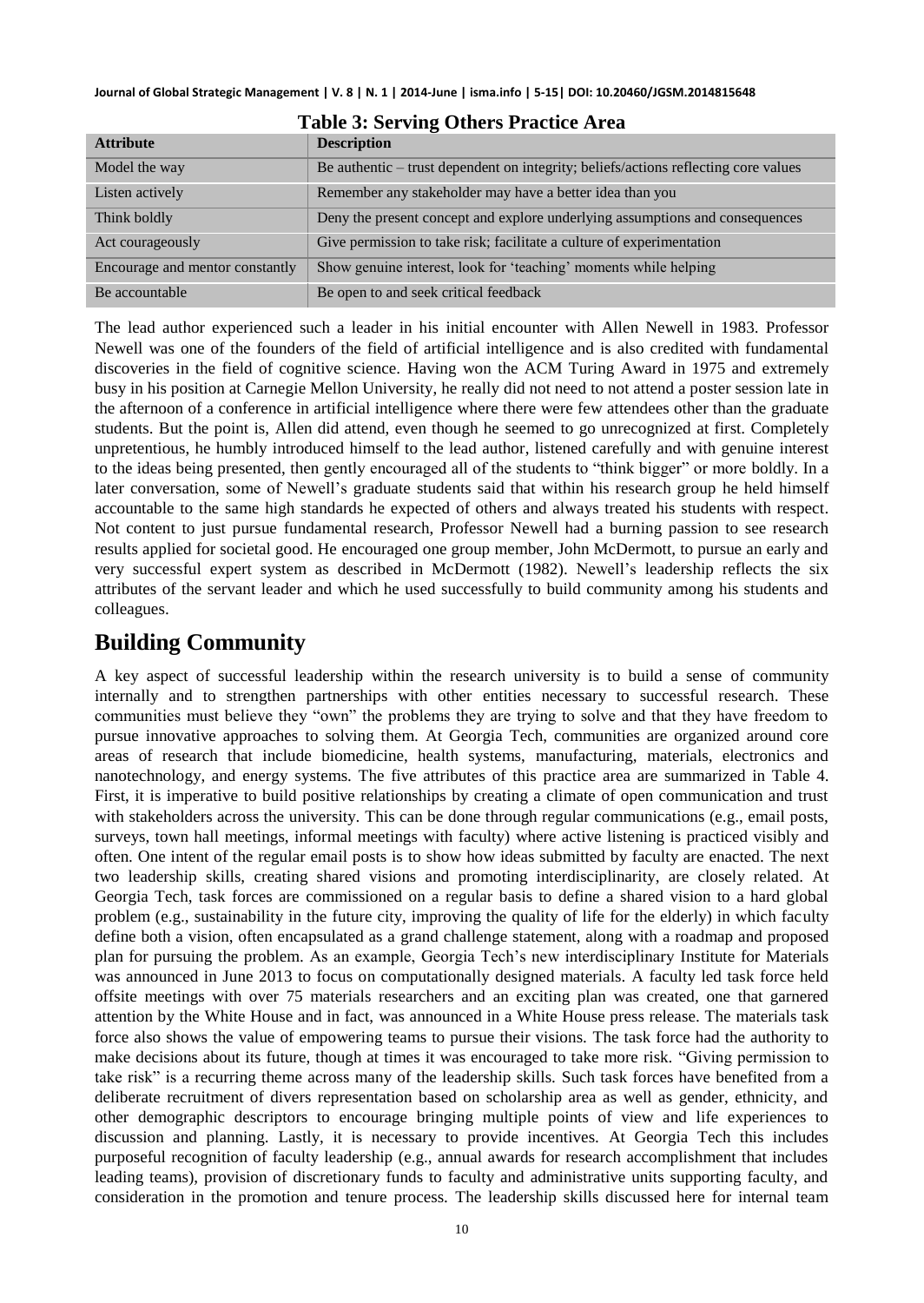building are also applicable to external partnerships with sponsors and other stakeholders exemplified by Georgia Tech's strategic partnership with Children's Healthcare of Atlanta, the largest pediatric care organization in the United States. The community building leadership skills have been applied over the past two year period to build a very strong and trusted relationship where teams of faculty and clinicians work together to address grand challenges ranging from implants that can grow with a child, to finding a cure of single defect diseases like cystic fibrosis, to significant reduction in the cost of pediatric care (the State of Georgia covers approximately 40% of such care to over 1 million children).

Another example of a leader proficient in building community is Professor Robert "Bob" Nerem. Professor Nerem arrived at Georgia Tech in 1987 with the goal of establishing an interdisciplinary research focus in biomedicine. Interdisciplinary pursuit within the research university is often difficult due to academic boundaries between disciplines that discourage collaboration (e.g., promotion and tenure decisions may be based on publication in domain specific archival journals that do not typically include interdisciplinary work). But Bob created an exciting vision of the future of regenerative medicine that required simultaneous advances in several scientific and engineering disciplines. He worked tirelessly and convinced a key donor to help fund the development of a new laboratory building devoted to the interdisciplinary pursuit of biomedicine where work is organized in research neighborhoods allowing faculty and students from various departments to meet in teams aimed at solving grand challenge problems and where all work on a first name basis helping to promote equality and to incentivize creative thought. The results were and continue to be spectacular, as noted in a recent National Research Council report edited by Connelly and Sharp (2009). Like Allen Newell, Bob Nerem built community by establishing positive relationships and forming teams to create shared visions.

| <b>Attribute</b>                      | <b>Description</b>                                                                                                                       |
|---------------------------------------|------------------------------------------------------------------------------------------------------------------------------------------|
| Build positive relationships          | Communicate frequently, be positive, show genuine interest in others                                                                     |
| Create shared visions                 | Envision the future; enlist others by discussing their enabling role                                                                     |
| Build positive relationships          | Communicate frequently, be positive, show genuine interest in others                                                                     |
| Pursue inclusive excellence           | Seek involvement of everyone regardless of gender, ehtnicity, etc.                                                                       |
| Facilitate interdisciplinary<br>teams | Charter task forces to explore hard problems that include many disciplines/groups;<br>encourage bold thinking and shared decision making |
| Provide incentives                    | Ensure appreciation is shown for earnest effort                                                                                          |

**Table 4: Building Community Practice Area** 

# **Improving Culture**

As mentioned in the beginning of the paper, research universities are called upon to accomplish expanded missions and this requires them to adapt and to embrace cultural change. The leadership skills for this focus are summarized in Table 5 and developed in more detail in Cross, (2013b). Key changes required in the Georgia Tech culture are 1) the pursuit of a concurrent strategy to support leading edge research in concert with increasing economic development impact, 2) the movement from the typical single PI model to working in interdisciplinary teams, and 3) an ongoing change in the support functions of the Institute based on a renewed service mentality and a systems approach to serving those conducting research. For example, the contracting and licensing functions have adapted, becoming more service and innovation oriented from a past stance on compliance. While compliance is a necessary and critical function, the people assigned to the contracting and licensing functions accepted the challenge to provide more industry and faculty friendly services. They pursued process improvements in the contracting process which they seek to continuously improve. As part of a faculty task force on innovation, they adopted an approach to experiment with new and creative approaches for supporting faculty in pursuit of start-up companies. They learned from some missteps, but also have celebrated their successes. The criticality of a faulty tolerant culture is explored more in Farson and Keyes (2002). All research leaders are encouraged to regularly think how work can be done better in support of faculty. Competitions are used regularly to guide selection of proposals for internal research funding (called seed grants and used primarily to "seed" or initiate new work where initial research results and data are required for significant external awards). In addition costs centers have been created around large and expensive equipment and clean rooms to facilitate shared use, provide services to industry,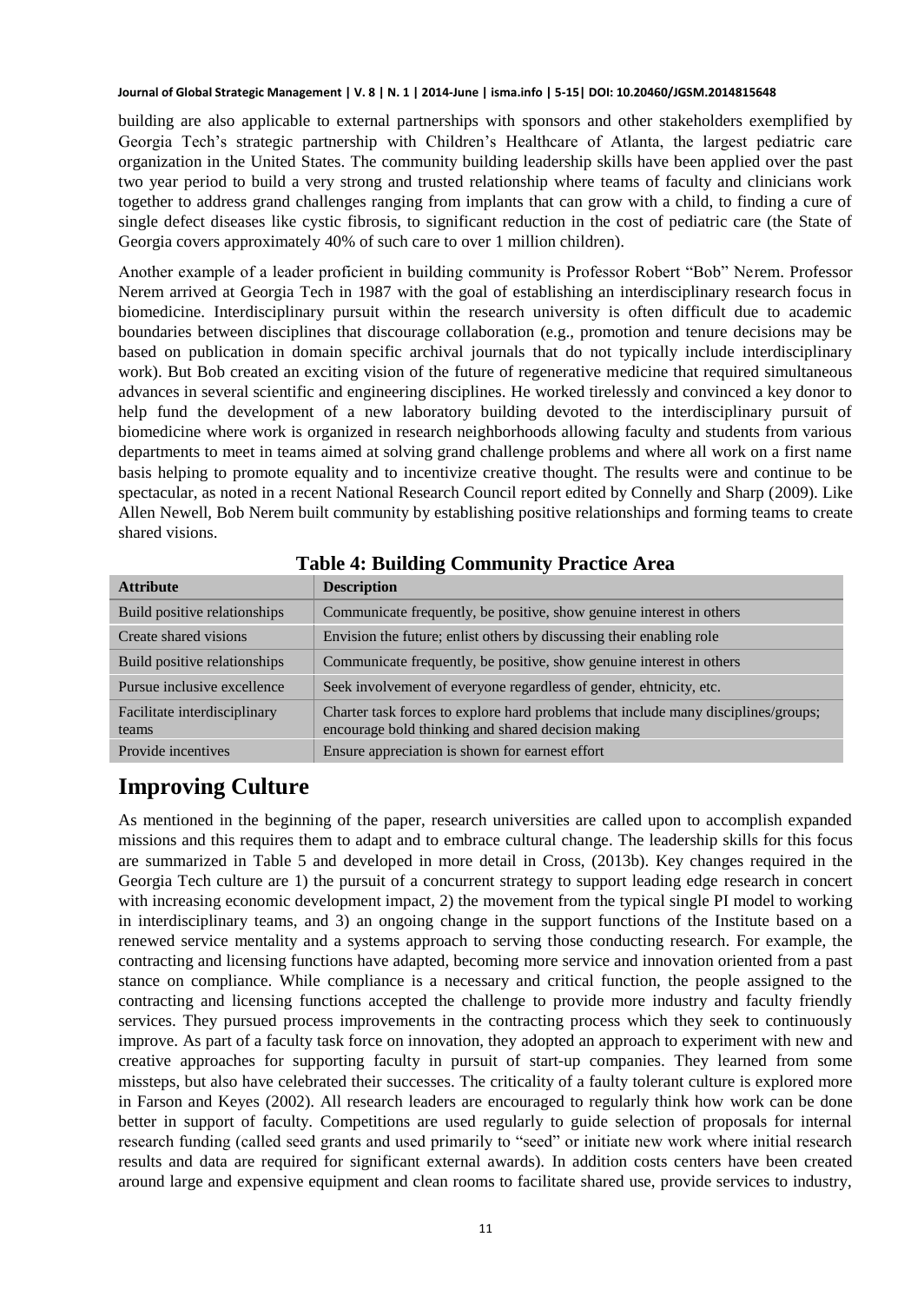and to share costs. Cross (2013b) provides an illustration of improving culture as well as achieving results as discussed in the next section.

| <b>Attribute</b>           | <b>Description</b>                                          |
|----------------------------|-------------------------------------------------------------|
| Seek effectiveness         | Keep asking what can be done better                         |
| Improve continuously       | Encourage everyone to improve how work is done              |
| Foster healthy competition | Use merit selection process for seed grants and equipment   |
| Experiment often           | Admit we don't know all answers, discover them              |
| Learn from failure         | No fear of failure as long as something valuable is learned |
| Celebrate success          | Give credit to others and recognize them                    |

**Table 5: Improving Culture Practice Area**

### **Achieve Results**

Lastly, leadership skills are indeed related to expected outcomes. This practice area is customized to meet the outcomes desired by the organization. Hence the attributes shown here are reflective of the organization's overall objectives. The successful leader focuses on these outcomes when she considers the leadership skills undertaken in service to others, building community, and changing culture. Arguably the most important is enhancing scholarship and the reputation of the faculty. Scholarship is enhanced not only through pursuit of research, but by using research results and the research infrastructure itself to enhance education. Innovation competitions as part of student capstone courses are supported by industry. In these courses, students explore disruptive concepts on behalf of local industry partners. As Georgia Tech's interdisciplinary focus becomes more prominent, new thought leadership platforms have been created such as the previously mentioned materials initiative. A reputation for defining and solving hard problems has increased, for example through the publication of a national robotics roadmap. Significantly, Georgia Tech is recognized increasingly for its economic development impact as a partner in facilitating the transition of research results into industry use. All of this has helped increase and diversify external support for research. While the leadership attributes in this section also deal with measurable outcomes, the successful leader keeps in mind the desired organization outcomes, and related plans to achieve them, in concert with the leadership focus areas related to serving others, building community, and changing culture. The leadership practices are summarized in Table 6.

| <b>Attribute</b>                            | <b>Description</b>                                                    |
|---------------------------------------------|-----------------------------------------------------------------------|
| Enhance scholarship                         | Seek ways to enhance scholarship, improve education                   |
| Create thought leadership platforms         | Position faculty into positions of influence within their communities |
| Define and solve hard problems              | Gain a reputation as the place that sets the research agenda          |
| Support adoption across the ecosystem       | Facilitate translational research and transition to use               |
| Increase and diversify the sponsorship base | Grow the resource base to support research                            |

#### **Table 6: Achieving Results Practice Area**

## **DISCUSSION**

The leadership model presented and leadership practice areas are used in the selection and development of research leaders at Georgia Tech. Continuous improvement of one's leadership abilities is an ongoing process. Within the university, the Institute of Leadership and Entrepreneurism (ILE) within the Georgia Tech Sheller College of Business supports a community of leadership practice involving over 75 faculty and administrators. Leadership competencies are discussed and peer mentoring is used to help develop leadership capabilities. ILE conducts a leadership roundtable that consists of a weekend retreat for small groups of faculty as well as networking sessions throughout the year. This is a primary means through which younger faculty are introduced to leadership principles. For the past two years a variant of this offsite has been provided to newly tenured faculty. This community of practice (CoP) is an excellent example of the situated learning method first developed by Wenger (1998).

To expand the impact of this CoP to other universities, and to further develop and enhance the leadership model discussed herein, current research is exploring the usefulness of an online repository of leadership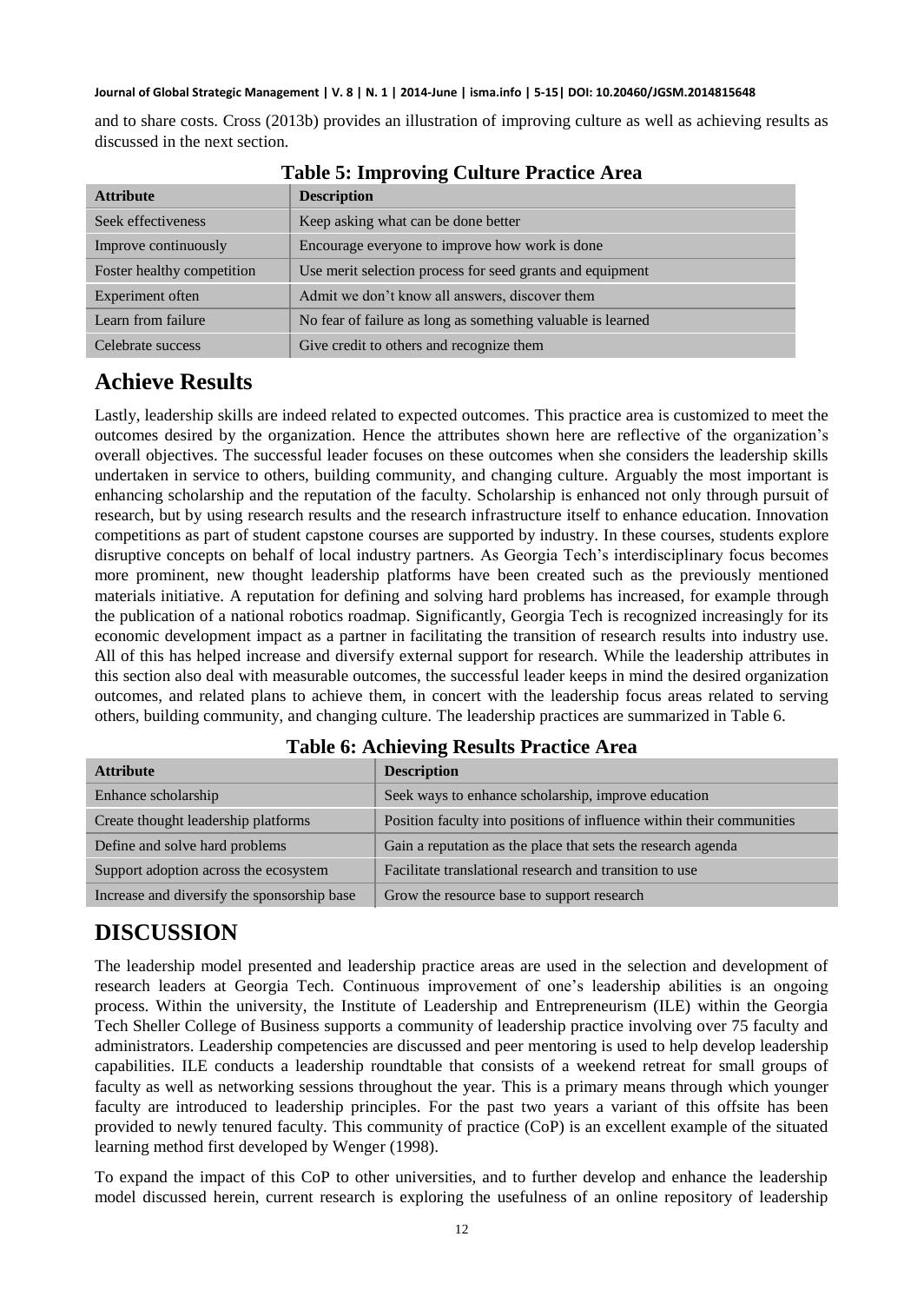stories. Story telling is a well-recognized means to support peer learning and in fact is advocated as a critical capability by many large institutions seeking to develop leadership skills of their senior staffs. Smith (2012). A new area of applied research is the development of an online repository of "leadership stories" based on the focus areas briefly described in this paper. Interested members of the research community are encouraged to submit stories to the author for dissemination for inclusion based on the practice areas briefly described in this paper. While perhaps new in the context of research leadership, this is not a new idea. Mahato (2011) provides a moving account of how Leroy Sievers, a long time journalist and television correspondent, blogged about his struggle with cancer. The online stories he shared "not only enables engaged and communal conversations about illness, pain, grief, and mourning but also moves counter to our culture's easily digestible and repressive approaches to these life matters." In the same vein, a web site entitled *PatientsLikeMe* as described by Wicks (2010) has become an incredibly useful resource for patients (and care providers, family, and friends) to share experiences prompted which not only helps emotionally with coping with a serious ailment but provides a world-wide online resource to share ideas about improved therapy and treatment.

Storytelling is central to learning and communicating. Through storytelling we reflect on our experiences and communicate the emotional and intellectual content and quality of our experiences. Stories both connect and divide us. Through storytelling we capture alternative perspectives and learn to think differently and critically. While at the same time, stories help us see what's common in our experiences, enabling us to relate to one another and build community. Storytelling and listening are also central to ethical learning and reasoning especially considering that values and principles can become abstract and detached from matters of everyday practice. The examples used throughout this paper are illustrative.

The creation of a forum for collecting and sharing leadership experiences is experimental and exploratory in nature. It builds on the hypothesis that these stories can be put to various uses and serves a range of purposes. Such a forum, for example, may serve as a useful tool for leaders to draw upon as they encounter problems and engage with issues in their everyday practice. It may also be valued as a platform for voicing varied perspectives and reflections on the stated values thus enabling leaders to think differently about what such values may entail in practice. Lastly, and perhaps most importantly, it serves as a starting point for community building and gathering around the shared problems and concerns of leadership. When models, theories, and known solutions fail, it is great to know that you can reach out and connect with people who are experiencing and being challenged by similar situations and problems. Much like any other leadership initiative the success of such a tool depends greatly on how it connects with the ecology of other resources and programs, and the mechanisms by which it is sustained and evolved both as a resource and a virtual community.

Work is underway at Georgia Tech to create an online repository of leadership stories. A web site has been created and it will go live later in 2014. Those who wish to contribute to the leadership model described in this paper and to contribute to and benefit from the experiences of other leaders are invited to contact the lead author.

### **SUMMARY**

The research university is expected increasingly to not only support research and education within its university, but to drive its regional innovation ecosystem. This often means adapting to new internal and external realities. Leadership must guide the adaptation and inspire the need to change with a sense of urgency. The paper argues that an adaptive model and a servant style are most effective in providing a leadership process that is shared across the organization in support of faculty and research goals. Georgia Tech has adopted a model of leadership called the Georgia Tech Research Leadership Model that encodes leadership principles into four practice areas: serving others, building community, changing culture, and achieving results. With each practice area, specific leadership attributes are described. Leaders are chosen based on a predisposition to these principles, along with their demonstrated research competence. Mentoring and leadership development are expected from everyone in a leadership position. Use of this model is a major way in which Georgia Tech is pursuing its strategic vision.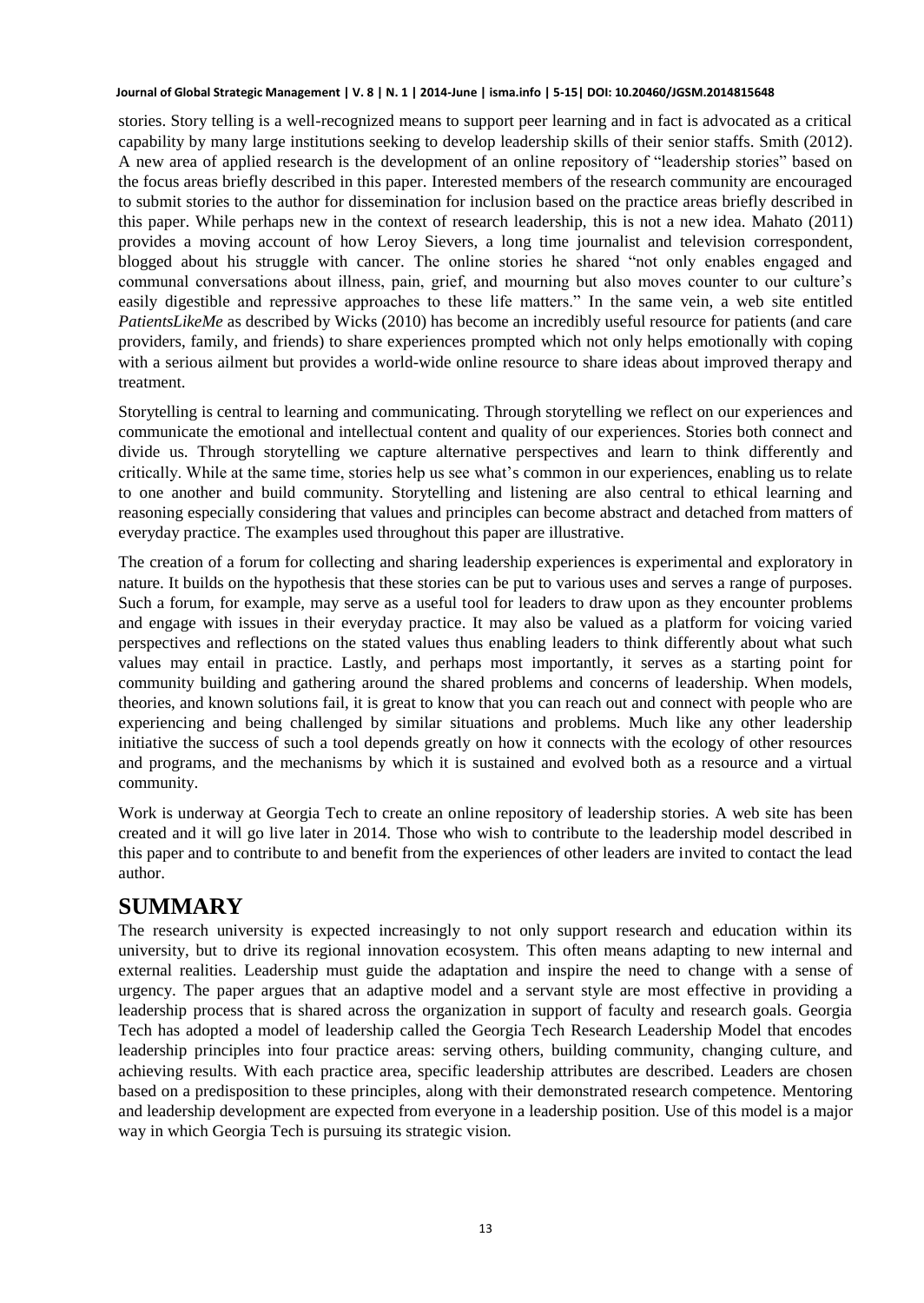### **REFERENCES**

Cross, S. (2013). A Model to Guide Organizaiton Adpatation, *Proceedings of the 2013 IEEE International Technology Management Conference & 19th ICE Conference*, The Hague, Netherlands, in press.

Katz, B. and Bradley, J. (2013). *The Metropolitan Revolution: How Cities and Metros Are Fixing Our Broken Politics and Fragile Economy.* The Brookings Institution, Washington D.C., USA.

Clark, J. (2013). *Working Regions: Reconnecting Innovation and production in the Knowledge Economy***.**  Routledge: New York City, New York, USA.

Hage, J. (2011). *Restoring the Innovation Edge.* Stanford University Press. Stanford, California, USA.

Lopez, S. (2013). *Making Hope Happen,* New York: Simon and Schuster.

Charan, R., Drotter, S., and Noel, J. (2011). *The Leadership Pipeline: How to Build the Leadership Powered Company*. San Francisco: John Wiley & Sons.

Mailk, M., Danish, R., and Munir, Y. (2012). The Role of Transformational Leadership and Leader's Emotional Quotient in Organizational Learning, *World Applied Sciences Journal*. 16:6, 814-818.

Ismail, A., Mohamed, H., Sulaiman, A., Mohamad, M., and Yusuf, M. (2011). An Empirical Study of the Relationship between transformational Leadership, Empowerment and Organizational Commitment. *Business and Economics Research Journal*. 2:1. 89-107.

Charan, R., Drotter, S., and Noel, J. (2011). *The Leadership Pipeline: How to Build the Leadership Powered Company*. San Francisco: John Wiley & Sons.

[Heifetz,](http://www.amazon.com/Ronald-A.-Heifetz/e/B001IGQZIG/ref=ntt_athr_dp_pel_1) R., [Linsky,](http://www.amazon.com/s/ref=ntt_athr_dp_sr_2?_encoding=UTF8&sort=relevancerank&search-alias=books&field-author=Marty%20Linsky) M., [Grashow,](http://www.amazon.com/s/ref=ntt_athr_dp_sr_3?_encoding=UTF8&sort=relevancerank&search-alias=books&field-author=Alexander%20Grashow) A. (2009). *The Practice of Adaptive Leadership: Tools and Tactics for Changing Your Organization and the World*, Cambridge MA: Harvard Business Press.

Kotter, J. (2009). Accelerate! *Harvard Business Review*, 87:11, 44-58.

*HBR Innovation Handbook: A Roadmap to Disruptive Growth*, (2005). Cambridge MA: Harvard Business School Publishing, Product Number 9580.

Randall, L. And Coakley, L. (2007). Applying Adaptive Leadership to Successful Change Initiatives in Academia, *Leadership and Organization Development Journal*, 28:4, 3250335.

George, B. (2007). *True North: Discover Your Authentic Leadership*. San Francisco (USA): John Wiley & Sons.

Collins, J. (2001). *Good to Great: Why Some Companies Make the Leap and Others Don't.* New York (USA): Harper Business.

Kouzes, J. and Posner, J. (2002). *The Leadership Challenge*, San Francisco: Jossey-Bass.

Grant, A. (2013). *Give and Take: A Revolutionary Approach to Success.* New York: Viking.

Liden, R., Wayne, S., Zhao, H, and Henderson, D. (2008) Servant leadership: development of a multidimensional measure and multilevel assessment. *The Leadership Quarterly*, 19:2, 161-177.

Şen, Kabak, and Yanginlar, G. (2013). Courageous Leadership for the Twenty-First Century. *Procedia – Social and Behavioral Sciences*. 75:91-101. presented at the 2nd International Conference on Leadership, Technology and Innovation Management.

Seemiller, C. (2013). *The Student Leadership Competencies Guidebook: Designing Intentional Leadership Learning and Development.* Jossey-Bass (Wiley Publishing), San Francisco, California (USA).

DeRue, D., Spreitzer, G., Flanagan, B., and Allen, B. (2013). Developing Adaptive Leaders for Turbulent Times: The Michigan Model of Leadership, The European Business Review. [www.europeanbusinessreview.com/?p=8950.](http://www.europeanbusinessreview.com/?p=8950)

Kouzes, J. and Posner, J. (2002). *The Leadership Challenge*, San Francisco: Jossey-Bass.

Zinni. T. and Koltz, T. (2009). *Leading the Charge,* New York: Palgrave McMillan.